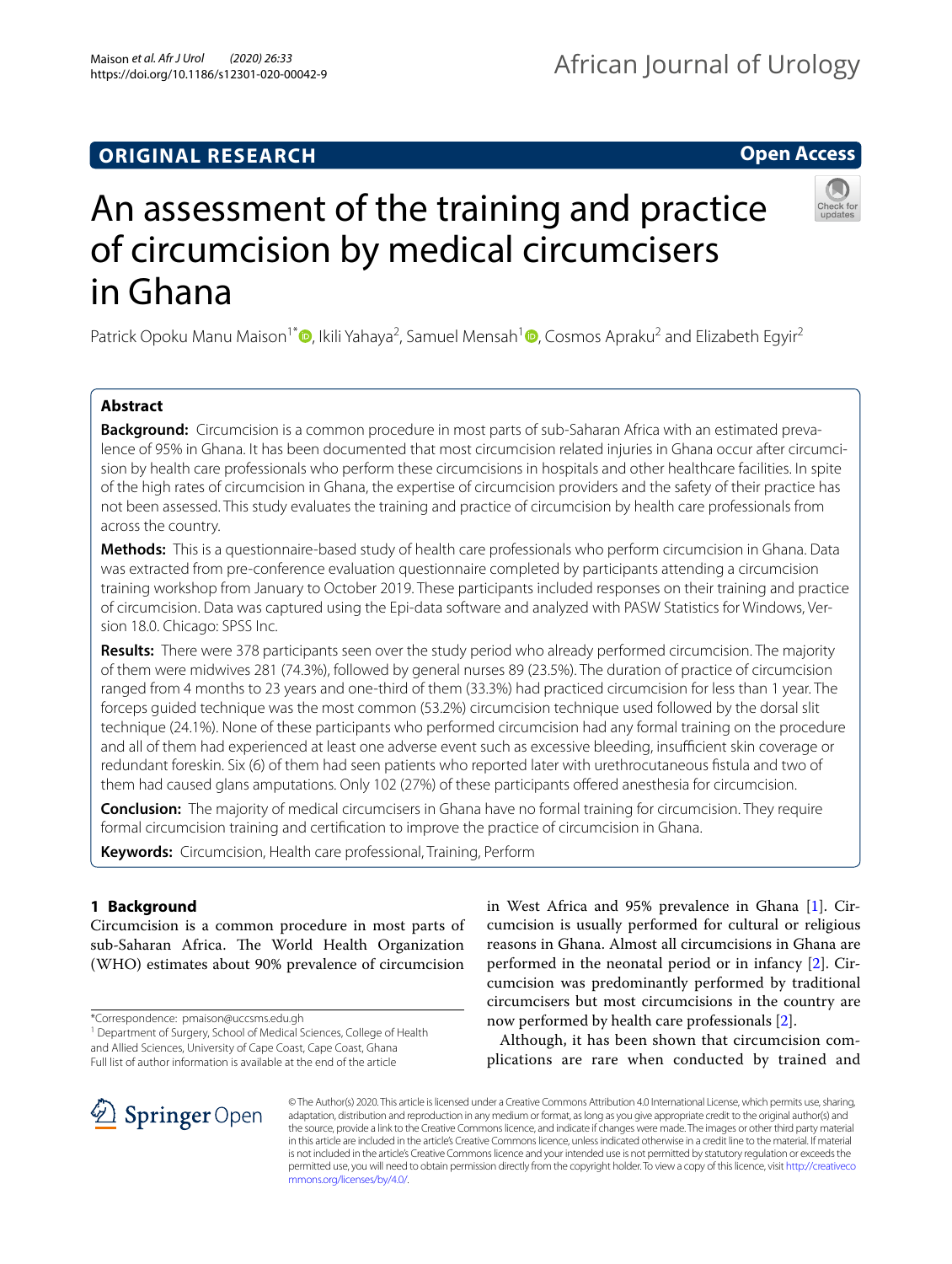experienced providers, Appiah et al. documented that most circumcision related injuries in Ghana resulted after circumcision by health care professionals who perform these circumcisions in hospitals and other healthcare facilities [\[1](#page-3-0), [3](#page-3-2)]. In fact, in a population based study in rural Ghana, Gyan et al. observed that comparatively, hygiene practices such as hand washing, cleaning of the penile area and cleaning of instruments were poorer among formal healthcare professionals than informal providers [\[4](#page-3-3)]. Most of these health professionals are general nurses, midwives, physician assistants and doctors who often, have not had any formal training on circumcision.

In spite of the high rates of circumcision in Ghana, the expertise of circumcision providers and the safety of their practice has yet to be assessed. There are various kinds of health care professionals performing circumcision in the health facilities without proper training, resulting in serious circumcision related tragedies such as penile amputations, urethrocutaneous fstulae, glans or penile ischemic necrosis, etc. [[3\]](#page-3-2).

This study evaluates the training and practice of circumcision by a section of health care professionals from across the country.

#### **2 Methods**

This cross-sectional study was conducted from January to October 2019. Health care professionals who perform circumcision in Ghana were asked to complete a questionnaire after obtaining informed consent. These health personnel were among participants from both private and public health facilities across the country attending a circumcision training workshop organized by a team led by the lead author. The circumcision workshop was to train all categories of health personnel who either already performed circumcision or wanted training on circumcision. The curriculum of the workshop had been approved by the Medical and Dental Council of Ghana for a continuous professional education program. The study data was extracted from the pre-conference evaluation questionnaire administered to all participants for the workshop. Participants who already performed circumcision included responses on their training for circumcision, circumcision techniques used, administration of anesthesia for circumcision and complications of circumcision they had experienced. The workshop was repeated monthly in each of the 10 regional capitals of Ghana for health personnel who work in that region.

Data was captured using the Epi-data software and analyzed with PASW Statistics for Windows, Version 18.0. Chicago: SPSS Inc.

#### **3 Results**

There were 378 participants who already performed circumcision out of a total of 1952 participants who attended the training workshops over the study period. The 378 participants included healthcare assistants, general nurses, midwives, nurse anesthetists, physician assistants and doctors. The majority of them were midwives 281 (74.3%), followed by general nurses 89 (23.5%) as shown in Table [1.](#page-2-0) The duration of practice of circumcision ranged from 4 months to 23 years and as shown in Fig. [1](#page-2-1), one-third of them (33.3%) had practiced circumcision for less than 1 year. The forceps guided technique, also known as the amputation or free hand technique was the most common (53.2%) circumcision technique used followed by the dorsal slit technique (24.1%). None of these participants who performed circumcision had any formal training on the procedure and all of them complained of at least one adverse event that accompanies the procedure when they perform it. All of them had encountered early complications such as excessive bleeding, insufficient skin coverage or redundant foreskin. Six (6) of them had seen patients who reported later with urethrocutaneous fstula and two of them had caused glans amputations. Only 102 (27%) of these participants ofered anesthesia for circumcision.

#### **4 Discussion**

Infant male circumcision is commonly practiced in many parts of the world, by both formal health service providers such as doctors, medical assistants, midwives, general nurses and informal health service providers including traditional circumcision providers, traditional birth attendants, hospital workers with no formal medical training, e.g., orderlies and attendants, religious leaders and traditional medicine men or women [[5\]](#page-3-4). As a surgical procedure, it is expected that male circumcision be performed to the required standard by all circumcision service providers with the requisite training. Yet, health service providers often do not receive any formal training and education to perform circumcision to required standards. Studies show that complications following circumcision are usually due to the lack of structured training on circumcision for medical circumcisers. Hence, these studies recommend structured and formal training to reduce complications associated with infant male circumcision  $[5, 6]$  $[5, 6]$  $[5, 6]$  $[5, 6]$ . In this study, none of the 378 participants who performed circumcision had received any formal training on the procedure despite the fact that two-thirds of them had performed circumcision for more than 1 year. They had all learnt to perform circumcision by observing other colleagues who performed the procedure. At least each of them had encountered early complications such as excessive bleeding, insufficient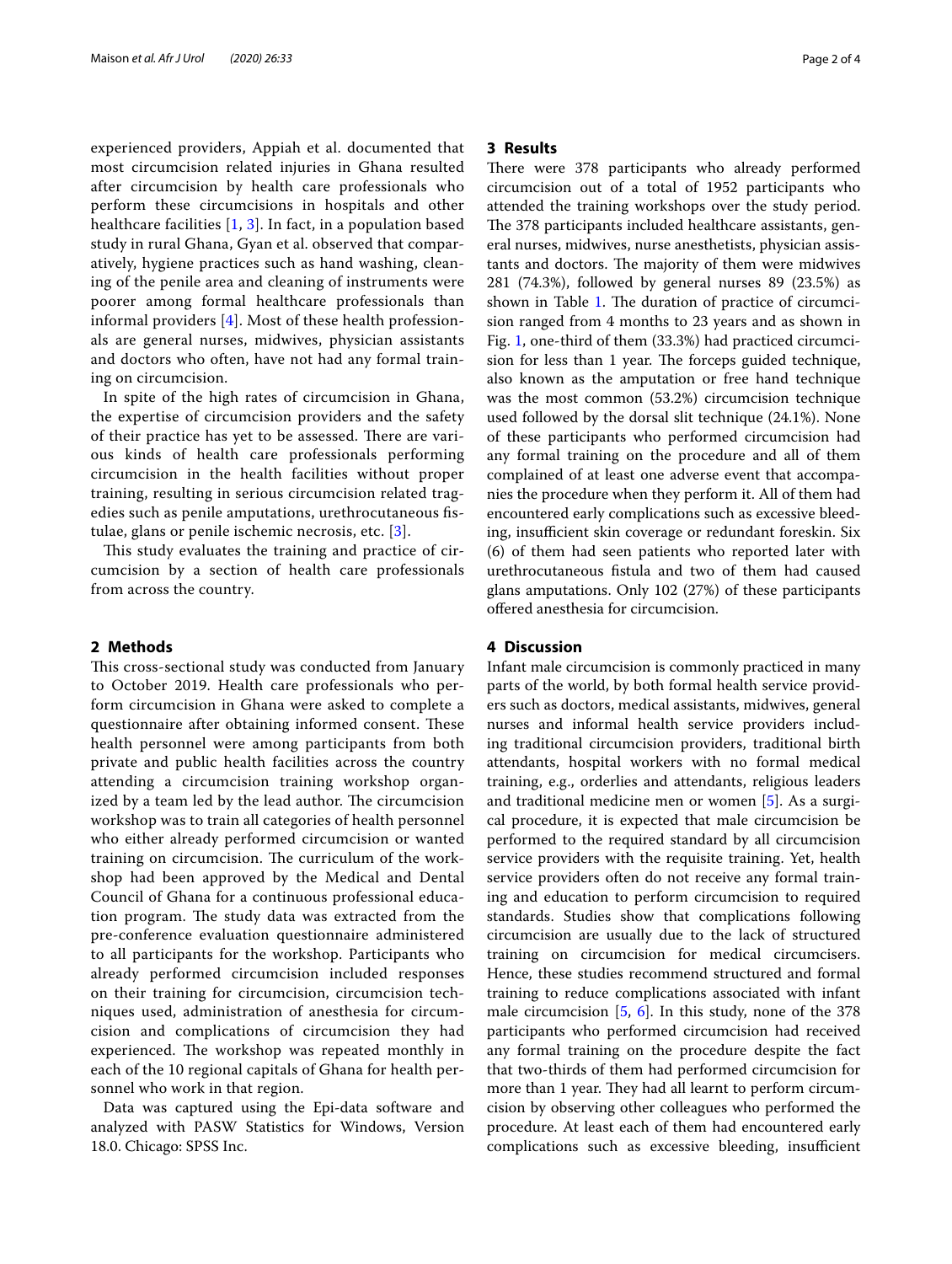<span id="page-2-0"></span>

| Category                                                       | Number (%)  |
|----------------------------------------------------------------|-------------|
| Category of health care professionals who perform circumcision |             |
| Healthcare assistant                                           | 5(1.3%)     |
| General nurse                                                  | 89 (23.5%)  |
| Midwife                                                        | 281 (74.3%) |
| Nurse anesthetist                                              | $2(0.6\%)$  |
| Medical doctor                                                 | $1(0.3\%)$  |
| Total                                                          | 378 (100%)  |
| <b>Technique</b>                                               | Number (%)  |
| Circumcision technique used                                    |             |
| Gomco clamp only                                               | $6(1.6\%)$  |
| Plastibel only                                                 | 39 (10.3%)  |
| Dorsal slit only                                               | 91 (24.1%)  |
| Amputation only                                                | 201 (53.2%) |
| Dorsal slit + Gomco clamp/Plastibel                            | $9(2.4\%)$  |
| Amputation technique + Gomco clamp/Plastibel                   | 11 (2.9%)   |
| Gomco clamp + Plastibel                                        | 5(1.3%)     |
| Dorsal slit + Amputation technique                             | 16 (4.2%)   |
| Total                                                          | 378 (100%)  |



<span id="page-2-1"></span>skin coverage or redundant foreskin. Six (6) of them had seen patients who developed urethrocutaneous fstula post circumcision. It is possible that there are other late complications including urethrocutaneous fstulae, penile skin bridges, epidermal inclusion cysts and even glans or penile amputations that may not have reported to them. This is because most parents report late complications of circumcision to urologists and not to the circumciser as they do not attribute the complication to the circumcision procedure due to the long period it takes for the complications to manifest [\[3](#page-3-2), [7\]](#page-3-6). In Uganda, it was shown that even trained doctors needed to complete 100 circumcisions to signifcantly reduce the incidence of adverse events of circumcision  $[8]$  $[8]$ . This therefore indicates that untrained medical personnel such as midwives, nurses, etc. are likely to have many adverse events from the procedure as was observed in this study.

The World Health Organization recommends anesthesia for neonatal circumcision [\[9](#page-3-8), [10](#page-3-9)]. Local anesthesia using a surface cream like eutectic mixture of local anesthetics (EMLA), or using 1% lidocaine for targeted or ring block at the base of the penis helps reduce pain of circumcision for the patient and also makes him more cooperative for the procedure to be done, reducing risk of iatrogenic injuries and complications. In this study, only 27.0% of participants performed circumcision under anesthesia. This low rate of anesthesia for circumcision is despite the fact that local anesthetic agents like Lidocaine are readily available and affordable. This low rate may be due to poor comprehension of the principles of circumcision, which would have been acquired through formal training.

In infants and neonates, it is safest to use techniques such as the device methods with Plastibel or Gomco clamp which protect the glans penis or use surgical techniques like the dorsal slit or sleeve technique where excision of foreskin is done with the glans penis in view to reduce the risk of injury to it  $[11]$  $[11]$ . In the study by Appiah et al. on circumcision related tragedies in Ghana, almost 7% (5 out of 72) of the complications were penile amputations, mostly due to forceps guided/amputation technique [\[3](#page-3-2)]. In this study, the forceps guided technique/ amputation technique was the most common technique